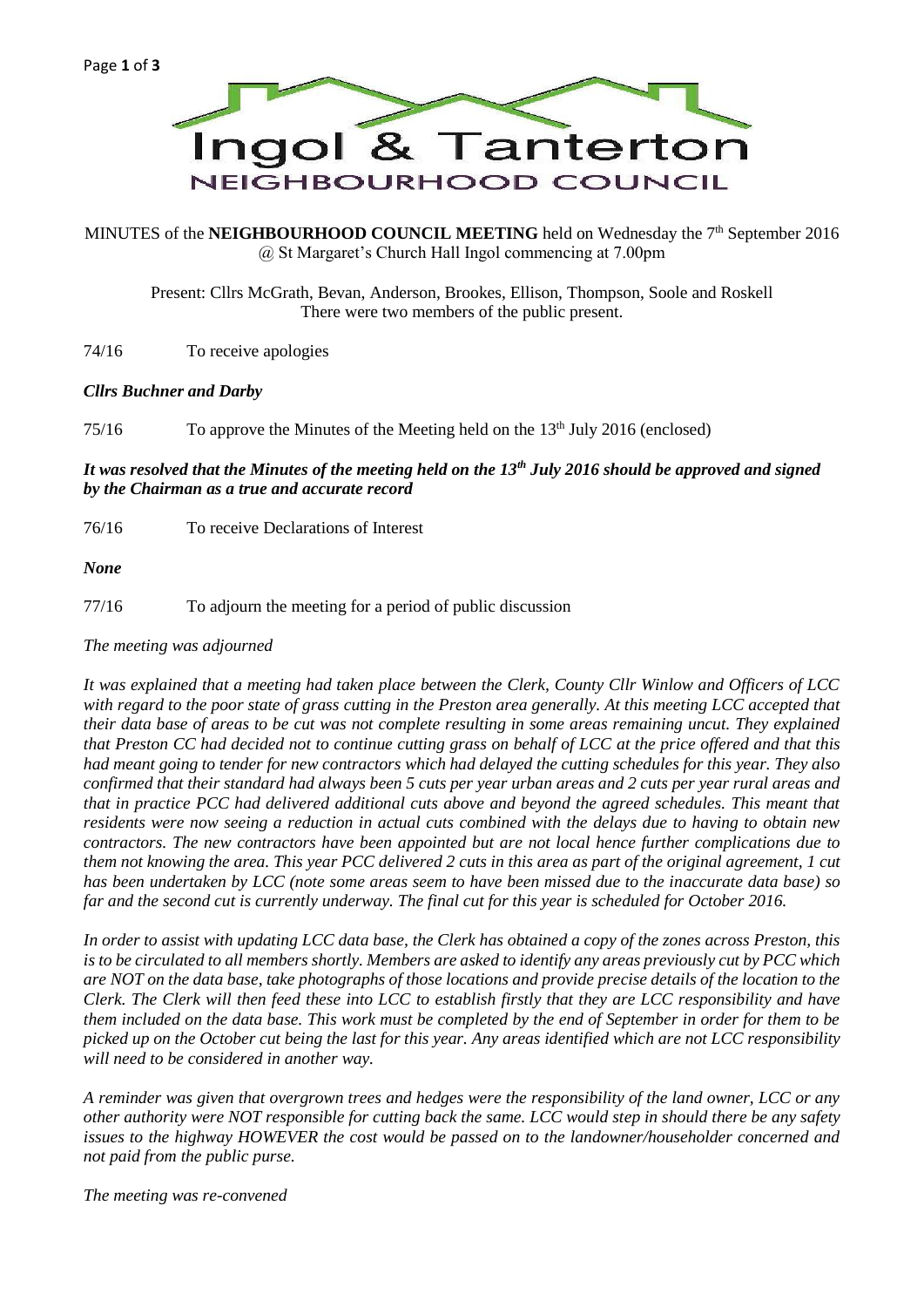## Page **2** of **3**

| On Line | <b>City Distributers</b>     | <b>Consultation Questionnaire</b> | 134.40 |
|---------|------------------------------|-----------------------------------|--------|
| On Line | W McGrath                    | Reimburse purchase of Drop Boxes  | 29.85  |
| On Line | Greenwood Gardening Services | Lengthsman                        | 390.00 |
| On Line | <b>Newgate Nurseries</b>     | <b>Replacement Plants</b>         | 20.00  |
| On Line | Greenwood Gardening Services | Lengthsman                        | 286.00 |
| On Line | <b>BDO</b>                   | <b>External Audit</b>             | 396.00 |

78/16 To authorise payment of the following accounts:

#### *It was resolved that the above mentioned payments should be approved*

79/16 To consider and approve the enclosed Statement of accounts to the 30<sup>th</sup> June 2016

## *It was resolved that the Statement of Accounts to the 30th June 2016 should be approved*

80/16 To approve and accept the enclosed Annual Return 2016 and Certificate from BDO as External Auditors

### *It was resolved that the Annual Return and Certificate as above should be accepted and approved*

81/16 To consider the enclosed request from the Christmas Event W/G to provide up to £600 to cover the costs of this year's event.

#### *It was resolved that a sum of £600.00 should be set aside to cover the costs of this year's Christmas Event*

82/16 To receive verbal updates from working groups concerning their activities to date:

Surgeries W/G – to arrange surgeries and member attendees – Cllrs Anderson, Buchner and Bevan

## *These continue despite poor resident response. They are held on the first Saturday monthly except December and January. It was suggested that the dates should be placed on our notice boards, web site and newsletter since it was thought that they needed to be promoted more.*

Tanterton Shops Area / Village Green Seating W/G – to investigate potential improvements/installation – Cllrs Ellison, Roskell and Brookes

### *The consultation exercise regarding the installation of benches is ongoing and the results will hopefully be considered at the next meeting*

Gateway Liaison W/G – to investigate potential projects to improve area – Cllrs McGrath, Anderson and Bevan

### *Most issues here are dealt with through PACT – there are no specific potential projects identified at this time*

Dog Fouling W/G – to investigate potential actions – Cllrs McGrath, Soole and Bevan

## *The working group are in process of considering education/warning signage to be installed initially on Ingol Dip and then rolled out further thereafter.*

Christmas Event W/G – to organise the event – Cllrs Thompson, Soole, and Buchner

*Arrangements are in hand – the date of the event will be Monday 28th November. The competition this year will be the production of an Advent Calendar by the older children and a Christmas Card by the younger children. The event will follow a similar format to last year which was very successful and well attended. The Clerk is to consider the installation of additional lights.*